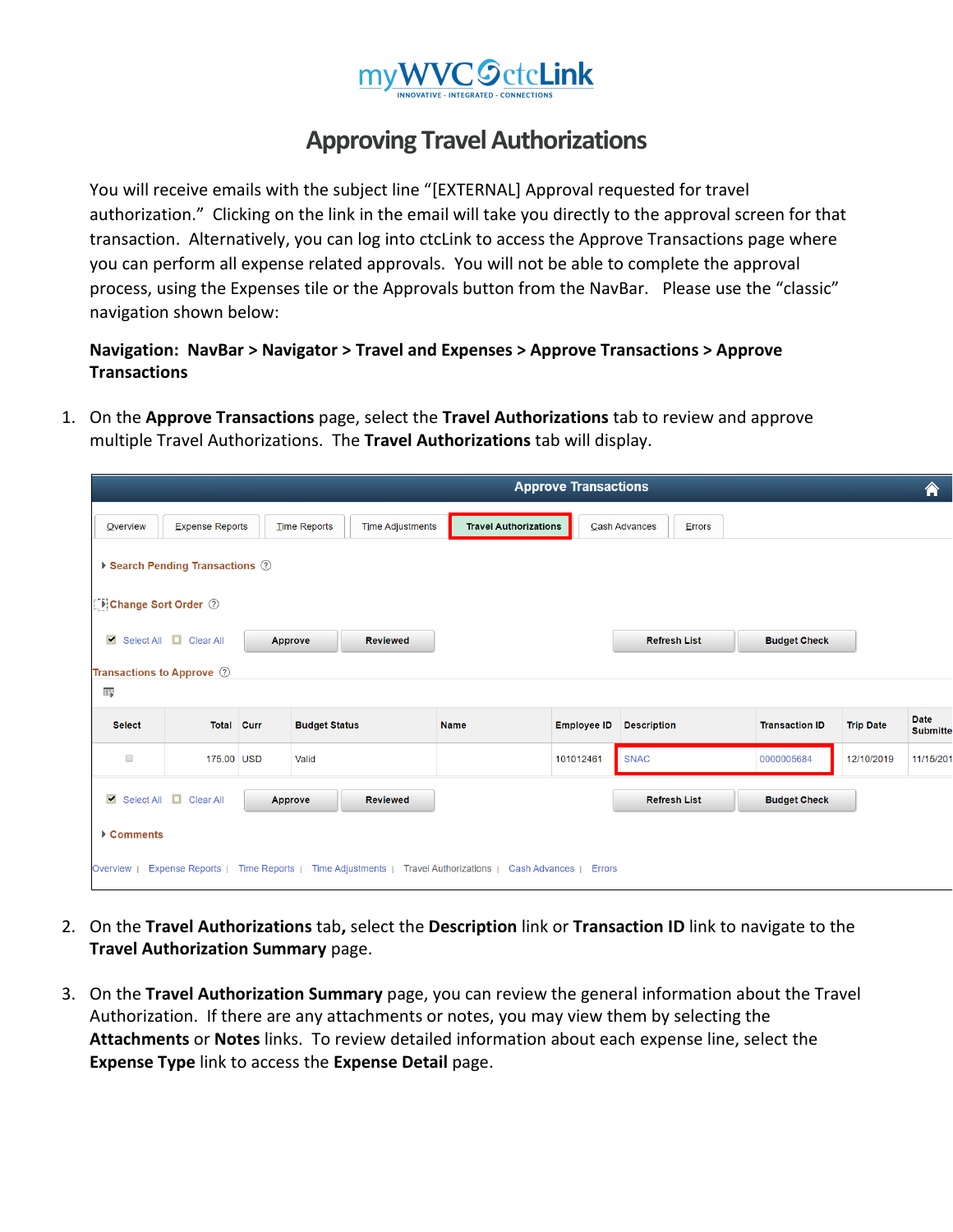| <b>Approve Travel Authorization</b>   |                                     |                                       |                                                        |                      |               |                     |                         |  |                    |              |
|---------------------------------------|-------------------------------------|---------------------------------------|--------------------------------------------------------|----------------------|---------------|---------------------|-------------------------|--|--------------------|--------------|
|                                       | <b>Travel Authorization Summary</b> |                                       |                                                        |                      |               |                     |                         |  |                    |              |
|                                       |                                     |                                       |                                                        | <b>User Defaults</b> |               |                     |                         |  |                    |              |
|                                       | <b>General Information</b>          |                                       |                                                        |                      |               |                     |                         |  |                    |              |
|                                       |                                     |                                       |                                                        |                      |               |                     |                         |  |                    |              |
|                                       |                                     |                                       | <b>Description SNAC</b><br>Authorization ID 0000005684 |                      |               |                     |                         |  |                    |              |
|                                       | <b>Business Purpose</b>             |                                       | <b>Team Building Session</b>                           |                      |               | <b>Reference</b>    |                         |  |                    |              |
|                                       |                                     | <b>Status</b>                         | <b>Approvals in Process</b>                            |                      |               |                     | Updated on 11/18/2019   |  | By 101012204       |              |
|                                       |                                     | <b>Date From</b>                      | 12/10/2019                                             |                      | To 12/10/2019 |                     | Attachments (1)         |  | <b>Notes</b>       |              |
|                                       |                                     |                                       |                                                        |                      |               |                     |                         |  |                    |              |
|                                       |                                     |                                       |                                                        |                      |               |                     |                         |  |                    |              |
| <b>Accounting Defaults</b>            |                                     |                                       |                                                        |                      |               |                     |                         |  |                    |              |
|                                       |                                     |                                       |                                                        |                      |               | <b>More Options</b> | Choose an Action        |  | $\pmb{\mathrm{v}}$ | <b>GO</b>    |
| <b>Details</b><br>E.                  |                                     |                                       |                                                        |                      |               |                     |                         |  |                    | 1-1 of 1 $*$ |
| Q                                     |                                     |                                       |                                                        |                      |               |                     |                         |  |                    |              |
| <b>Expense</b><br><b>Type</b>         | <b>Date</b>                         | PC.<br><b>Business</b><br><b>Unit</b> | Project                                                | <b>Activity</b>      |               | Amount Currency     | <b>Approve</b>          |  |                    |              |
|                                       | 12/10/2019                          |                                       |                                                        |                      |               | 175.00 USD          | $\overline{\mathbf{v}}$ |  |                    |              |
|                                       |                                     |                                       |                                                        |                      |               |                     |                         |  |                    |              |
| Meals no per<br>diem<br><b>Totals</b> |                                     |                                       |                                                        |                      |               |                     |                         |  |                    |              |
|                                       |                                     |                                       |                                                        | <b>Total</b>         | 175.00 USD    |                     |                         |  |                    |              |
|                                       |                                     |                                       | <b>Less Non-Approved</b>                               |                      | 0.00 USD      |                     |                         |  |                    |              |

4. On the **Expense Detail** page, you can review the key field from the Travel Authorization including the description. Select the **Accounting Detail** link to verify the chartfield string is correct.

|                              |                                  |            | <b>Authorization ID</b> | 0000005684 |
|------------------------------|----------------------------------|------------|-------------------------|------------|
| <b>About This Expense</b>    |                                  |            |                         |            |
| *Date                        | 12/10/2019                       | 繭          |                         |            |
| *Payment Type                | Employee                         |            |                         |            |
| *Billing Type                | Nonbillable                      |            |                         |            |
|                              | Vancouver                        |            | Q                       |            |
| *Description                 | <b>END OF THE QUARTER OFFICE</b> |            |                         |            |
| <b>Amount</b>                | 175.00                           | <b>USD</b> |                         |            |
| <b>Accounting Detail</b>     |                                  |            |                         |            |
| <b>Approve Authorization</b> |                                  |            |                         |            |

Note: The **Approve Authorization** check box will automatically be checked. If you do not want to approve a single line item, you can uncheck the box. A drop down menu will appear, where you will need to select a reason for the denial. You can also deny individual lines on the **Approve Travel Authorization** page under the **Approve** column. If you uncheck the box, the drop down will appear.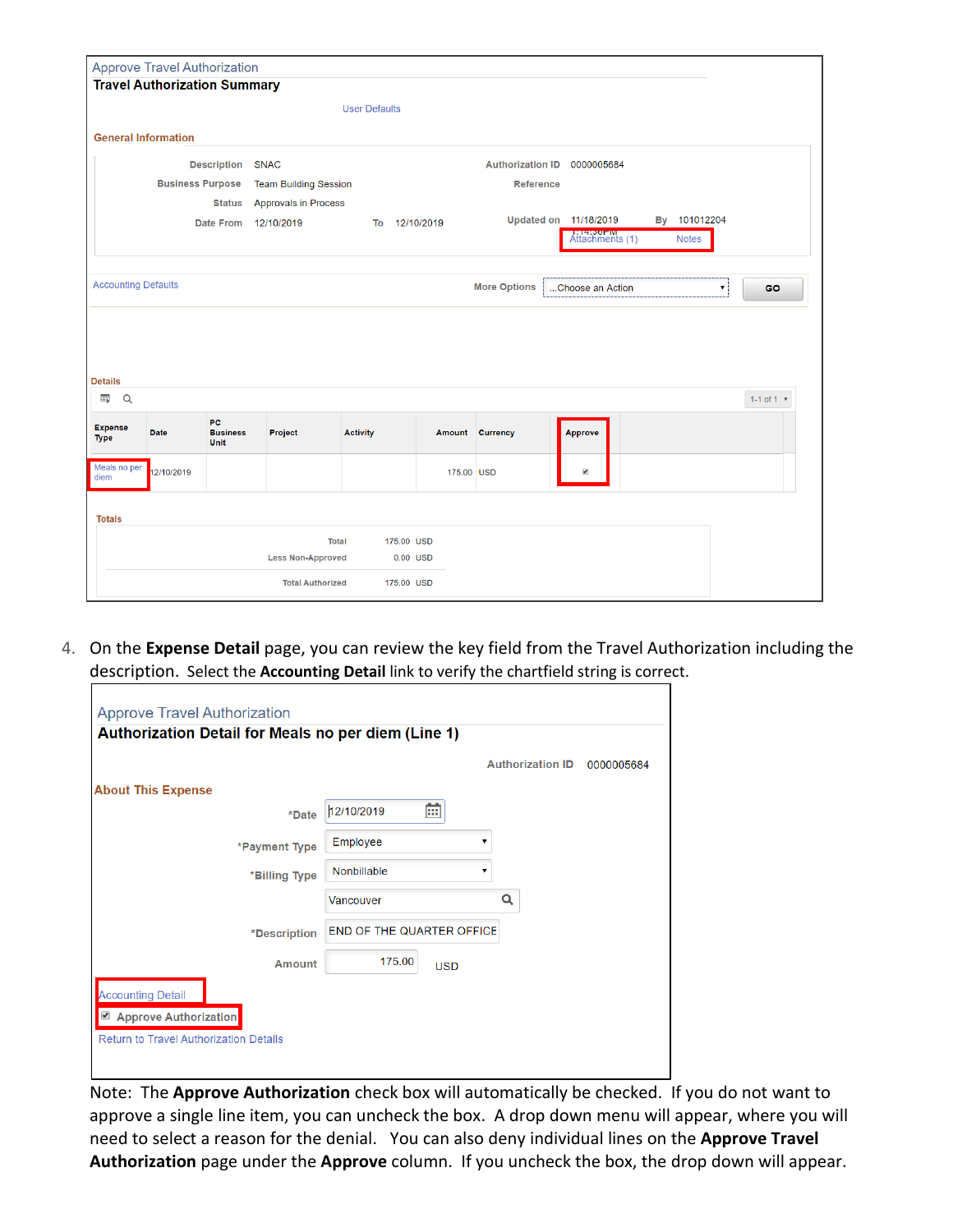5. On the **Accounting Detail** page, review the chartfield string to ensure the travel will be charged to the appropriate budget account. Select the **OK** button. Then select the **Return to Authorization Details** link on the previous screen.

| <b>&lt; Travel Authorizations</b>                                                                                                                                                                                                                                                                              | <b>Approve Transactions</b>            |                         |                 |             |         |                       |         |                   |   |  |  |
|----------------------------------------------------------------------------------------------------------------------------------------------------------------------------------------------------------------------------------------------------------------------------------------------------------------|----------------------------------------|-------------------------|-----------------|-------------|---------|-----------------------|---------|-------------------|---|--|--|
|                                                                                                                                                                                                                                                                                                                |                                        |                         |                 |             |         |                       |         | <b>New Window</b> |   |  |  |
| <b>Approve Travel Authorization</b>                                                                                                                                                                                                                                                                            |                                        |                         |                 |             |         |                       |         |                   |   |  |  |
| <b>Accounting Detail</b>                                                                                                                                                                                                                                                                                       |                                        |                         |                 |             |         |                       |         |                   |   |  |  |
|                                                                                                                                                                                                                                                                                                                |                                        | <b>Authorization ID</b> | 0000005684      |             |         |                       |         |                   |   |  |  |
| This is the accounting details for expense type Meals no per diem with a transaction date of 2019-12-10 in<br>the amount of 175 USD. If changes are made inadvertently, you may reset the default accounting values by<br>hitting the 'Restore Defaults' button.<br><b>Accounting Summary</b><br>国<br>$\alpha$ |                                        |                         |                 |             |         |                       |         |                   |   |  |  |
|                                                                                                                                                                                                                                                                                                                |                                        |                         |                 |             |         |                       |         |                   |   |  |  |
| Oper<br>*GL Unit<br><b>Amount</b><br><b>Unit</b>                                                                                                                                                                                                                                                               | <b>Account</b><br>Fund                 | Approp                  | <b>Class</b>    | <b>Dept</b> | Program | PC Bus<br><b>Unit</b> | Project | <b>Activity</b>   |   |  |  |
| 7140 Q<br><b>WA140 Q</b><br>175.00                                                                                                                                                                                                                                                                             | $\alpha$<br>$\alpha$<br>522<br>5080010 | $\alpha$                | $\alpha$<br>264 | 53144 Q     | Q       | Q                     | Q       |                   | Q |  |  |
| OK                                                                                                                                                                                                                                                                                                             |                                        |                         |                 |             |         |                       |         |                   |   |  |  |

6. On the **Travel Authorization Summary** page, locate the **Budget Options** link at the bottom of the page. If the Budget Status has not been checked, this area will indicate Budget Status **Not Checked**. The approval workflow requires the first approver to complete the budget checking process. Select the **Budget Options** link. The **Commitment Control Details** page will display.

| $\blacktriangleright$ Comments<br>图                                                                                     |  |
|-------------------------------------------------------------------------------------------------------------------------|--|
| Budget Checking completed. Report is ready for Approval/Posting.<br><b>Budget Status Valid</b><br><b>Budget Options</b> |  |
| <b>Hold</b><br><b>Send Back</b><br><b>Deny</b><br><b>Save Changes</b><br>Approve<br>Return to Approval List             |  |

7. On the **Commitment Control Details** page, select the **Budget Check** button to initiate the Travel Authorization budget check. Once the budget check has successfully run, the Budget Checking Header Status will change to **Valid** and additional fields are displayed. Then select the **OK** button.

Note: During the budget checking process, you may receive a Budget Checking Error pop-up. This indicates that the budget account being used needs some additional work by Business Services before it can be assigned. Close the pop-up windows by selecting **OK** and **NO**. Select the **Send Back** button to return the Travel Authorization to the requester and include a note that there is Budget Checking Error to resolve before resubmitting.